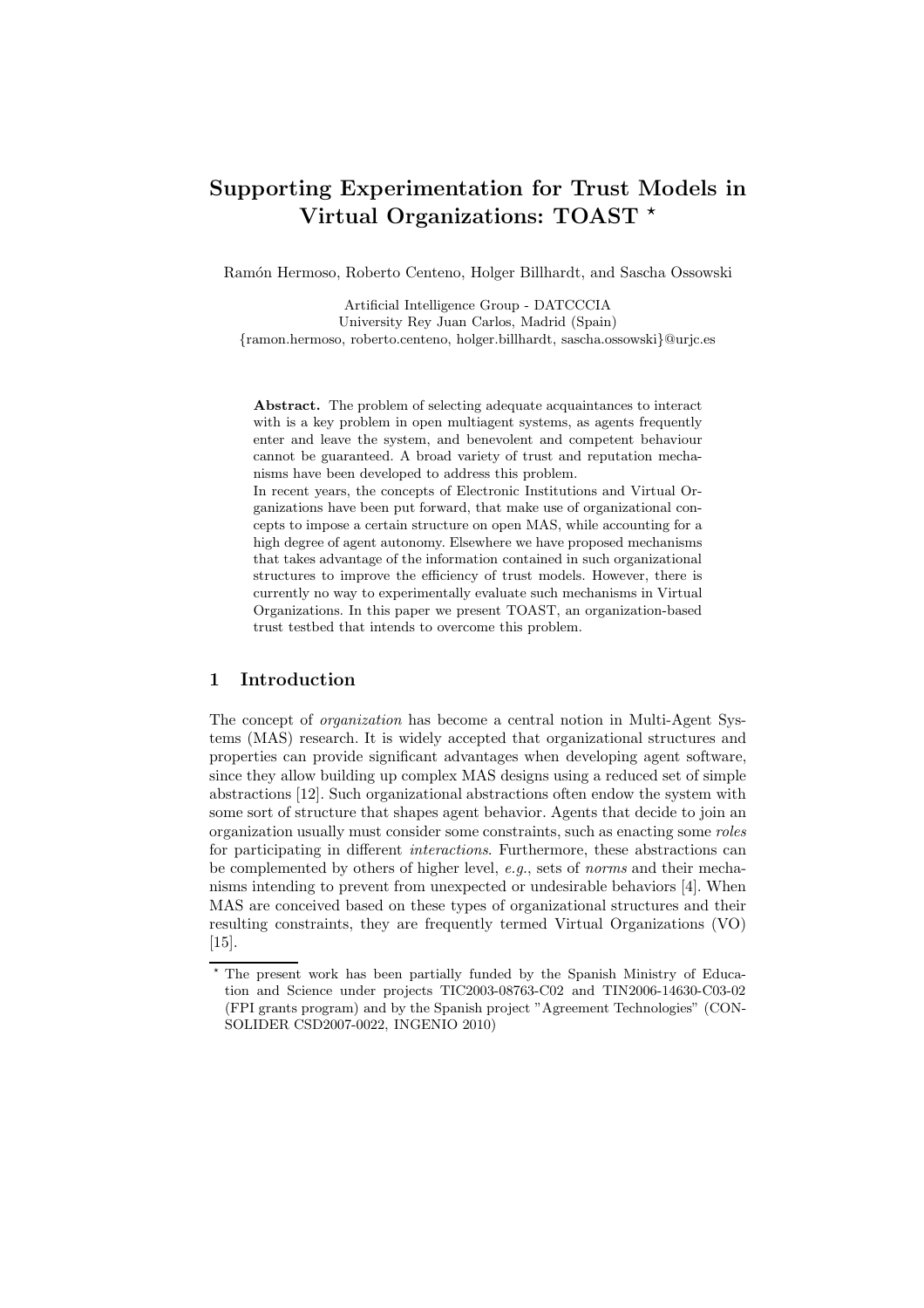The recent trend towards more open and heterogeneous MAS has fostered research in the field of trust and reputation mechanisms. These mechanisms are especially useful for agents involved in an open system when choosing counterparts to interact with. Trust mechanisms usually are based on two different aspects: i) agent's local past experience and ii) opinions from others about third parties (exchange of reputation) [9, 16, 17]. The former provide more reliable information but requires a large amount of previous interactions. The latter gives the agent a faster way to acquire acquaintance information, but it often suffers from inaccuracy [5].

We argue that VOs can benefit considerably from using those kind of trust and reputation mechanisms, since, in spite of structural constraints or normative abstractions that keep agents from performing certain actions, their autonomy still endows agents with the freedom  $i$ ) to choose the actions to do next and  $ii$ ) to select with whom to perform them. However, to back such a claim, it is necessary to count on a testbed capable of simulating and evaluation key characteristics of trust and reputation mechanisms in VOs.

We have developed a new testbed called TOAST (Trust Organizational Agent System Testbed) with this intention in mind. There are other tools for experimenting with trust mechanisms, e.g. the ART-testbed [6], but they do not fit our purposes, since they do not allow for the simulation of organizations, but the evolution of individuals in a shared environment.

In Section 2 previous work that has motivated to build TOAST is briefly explained. Section 3 is focused on the design of the tool and its execution. In Section 4 we analyze which advantages have been obtained from the use of TOAST as a simulation tool. Finally, in Section 5 we will summarize our work and will stress on future lines.

# 2 Organizational Trust Model

In the last years, trust and reputation mechanisms have become an important research field both in open and heterogeneous systems in general and in multiagent systems in particular. Those mechanisms provide agents with expectations about the future behavior of their acquaintances based on their history within the system  $[9, 14]$ . Therefore the concept of *trust* is very useful for an agent when it has to choose a counterpart to interact with.

As we have mentioned before, trust mechanisms usually are based on two different dimensions: a dimension based on an agent's local past experience –  $confidence - and another one based on opinions from others about third parties$ – reputation. Both are ratings agents may use in order to evaluate the trustworthiness of other agents in a particular situation.

As we have argued in previous work  $[8, 7, 2]$  trust mechanisms may also be important within virtual organizations in which agents act according to some predefines rules and organizational structures. In these contexts, trust models have to be seen not only as a means for agents to achieve their goals the best way they can (micro level), but also as a mechanism that can influence and improve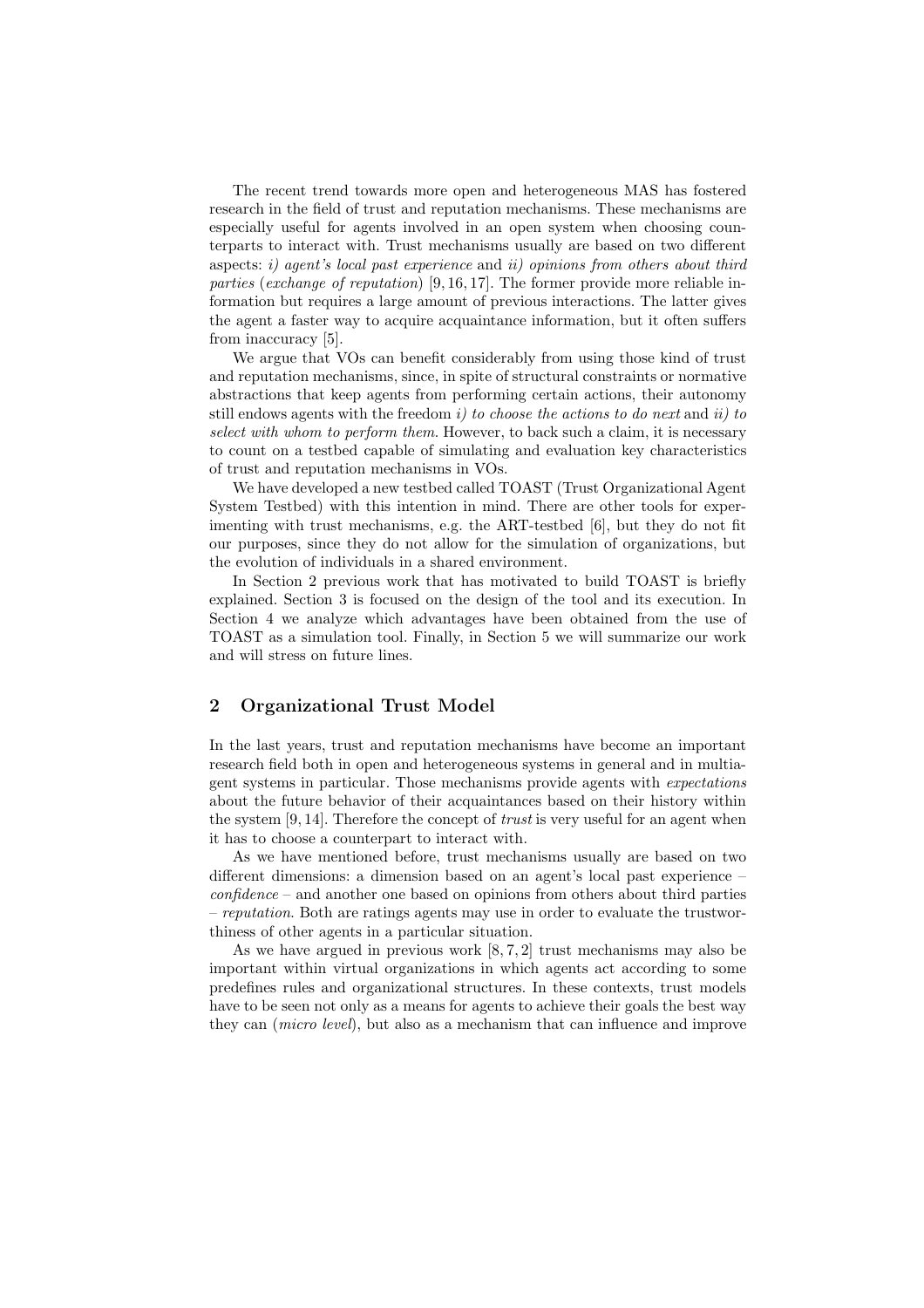the behavior of the organization as a whole (macro level). Additionally, acting within virtual organizations may provide agents with certain elements that can be used to improve their trust-related decision making processes, overcoming shortcomings of classical trust mechanisms. Such elements may be organizational meta-services that provide agents with extra information, for example, about reliable counterparts. But also the organization structure that defines the functioning of the organization may be used by agents to infer the trustworthiness of other agents. In particular, virtual organizations usually define roles agents can play and interactions agents can participate in and often describe those concepts in taxonomies. Such taxonomies allow categorizing roles and interactions and, thus, provide a notion of similarity among them.

In previous work  $[8, 7, 2]$  we have introduced a trust model that takes advantage from the existence of taxonomies. This model is based on the assumption that agents tend to behave similarly when enacting similar roles in similar interactions. Let a be an agent playing role Purchaser that wants to buy a new laptop. So,  $a$  needs to find a "good" seller to buy her new laptop. If  $a$  has never bought a laptop before the problem of selecting a "good" seller is even more complex. However, it is probably that, among potential sellers she knows, there will be some of them who she has previously performed other kind of interaction with, for instance buy a personal computer. Based on our assumption, it is reasonable to think that the agent a could infer the behaviour of other agents playing similar roles in similar situations. Thus, a could decide to trust more in other agent that has sold her a personal computer successfully rather than in other that sells her vegetables in the market.

Using this assumption, an agent is able to assess (to a certain extent) the future behavior of another agent in a certain situation by considering its past behavior in "similar situations". That is, an agent can infer trustworthiness, even if it has, first, no direct past experience about an issue , and, second, it can not collect opinions from other agents either because the opinions from others are unreliable ("liars") or none of the agents has enough proper experience. Hence, the use of such additional information included in the definition of a virtual organization or explicitly provided by it can help to overcome the classical problem of confidence (e.g., lack of experience) and of reputation ("cheating" and "liars"), since the less agents need to ask others the less risk they assume of managing inaccurate information.

The use of trust models does not involve that agents are forced to make counterpart selections based only on trust, but motivations for decision making process could be determined also by other factors, such as risk, dependencies and so on.

# 3 TOAST

In this section we present TOAST (Trust Organizational Agent System Testbed), the framework we have developed in order to evaluate and compare different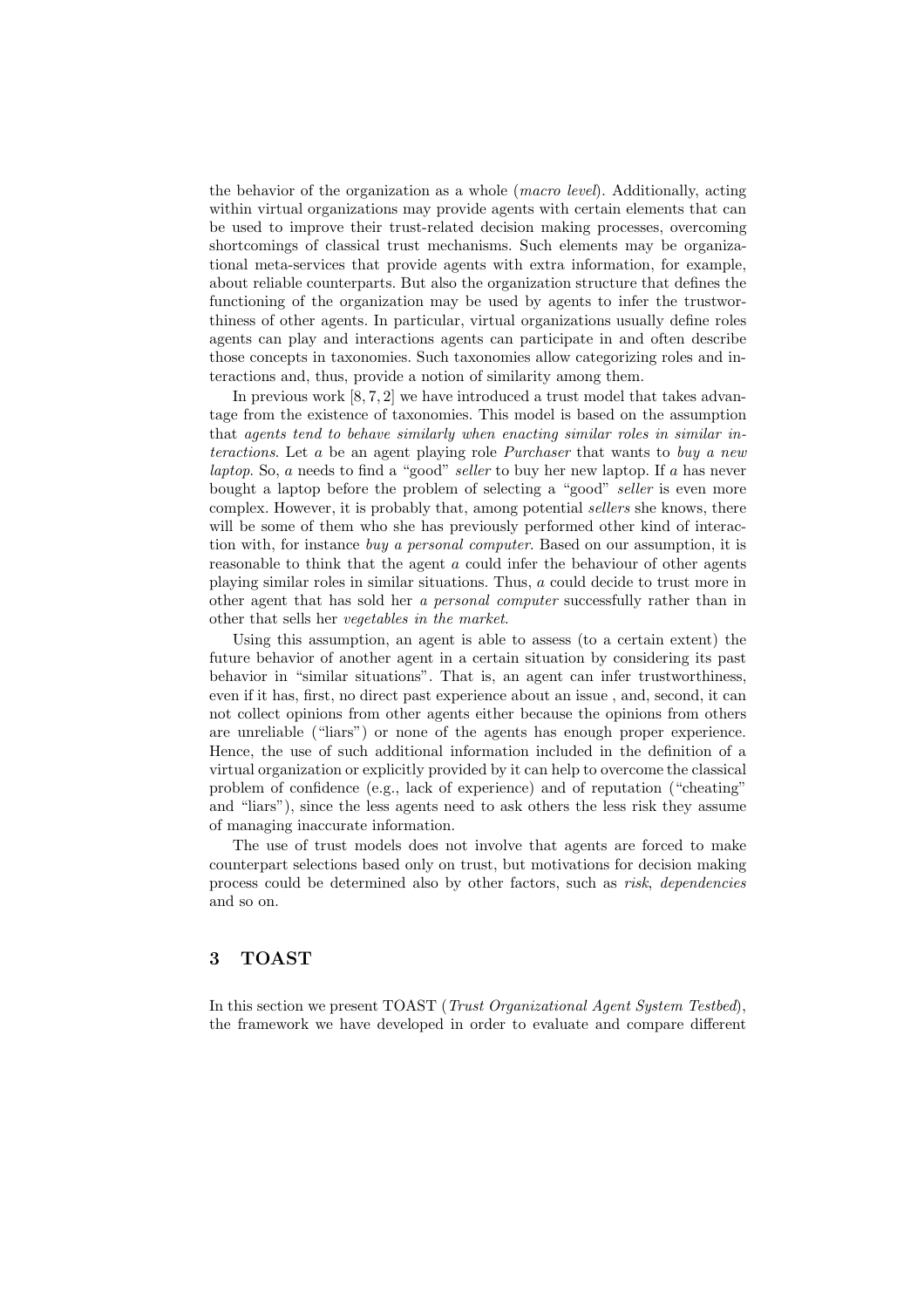trust models. In contrast to other tools, TOAST has been developed to observe organizations both at a micro and a macro level.

Trust is an abstract concept that cannot be directly measured. One common way of assessing trust is based on how the actions performed by the trustee affect the truster. Therefore, by measuring the utility of actions derived from the act of trusting, we can estimate in a long term how good the trust mechanism is, and compare it to others at the *micro* level. Nevertheless, agents, who are responsible of their own acts, belong to organizations, where the actions take place. Thus, consequences of interactions (even if good) will affect in some way the whole organization (macro level). So, TOAST allows the user to observe both the individual evolution of the agents and the global evolution of the organization.

This tool simulates organizations where agents can join and enact some roles to perform some interactions with other members in order to fulfill some individual goals. Agents in TOAST are Java-programmed entities with a well-defined selection politics (in our case, it is based on the trust model implemented by the agent)<sup>1</sup>. In Figure 1 we can observe different modules that compose TOAST.



Fig. 1. TOAST modules

The organization, on the one hand, defines a priori which types of interactions can be performed, as well as the roles that can be played on them. This information (roles and interactions) will be public and available for any agent that joins the organization. Furthermore, roles and interactions will be structured through taxonomies of concepts. Such taxonomies are relevant for trust models we have been experimenting with [8]. The organizational concepts TOAST relies on are represented in Figure 2.<sup>2</sup>

 $1$  We considered not to use a multi-agent platform e.g. JADE [1] because this would have made the system too complex. With the same reason, we decided not to use a specific simulation tool (e.g. [3, 11])

<sup>&</sup>lt;sup>2</sup> For reasons of complexity, we have assumed that every goal can be accomplished through only one interaction.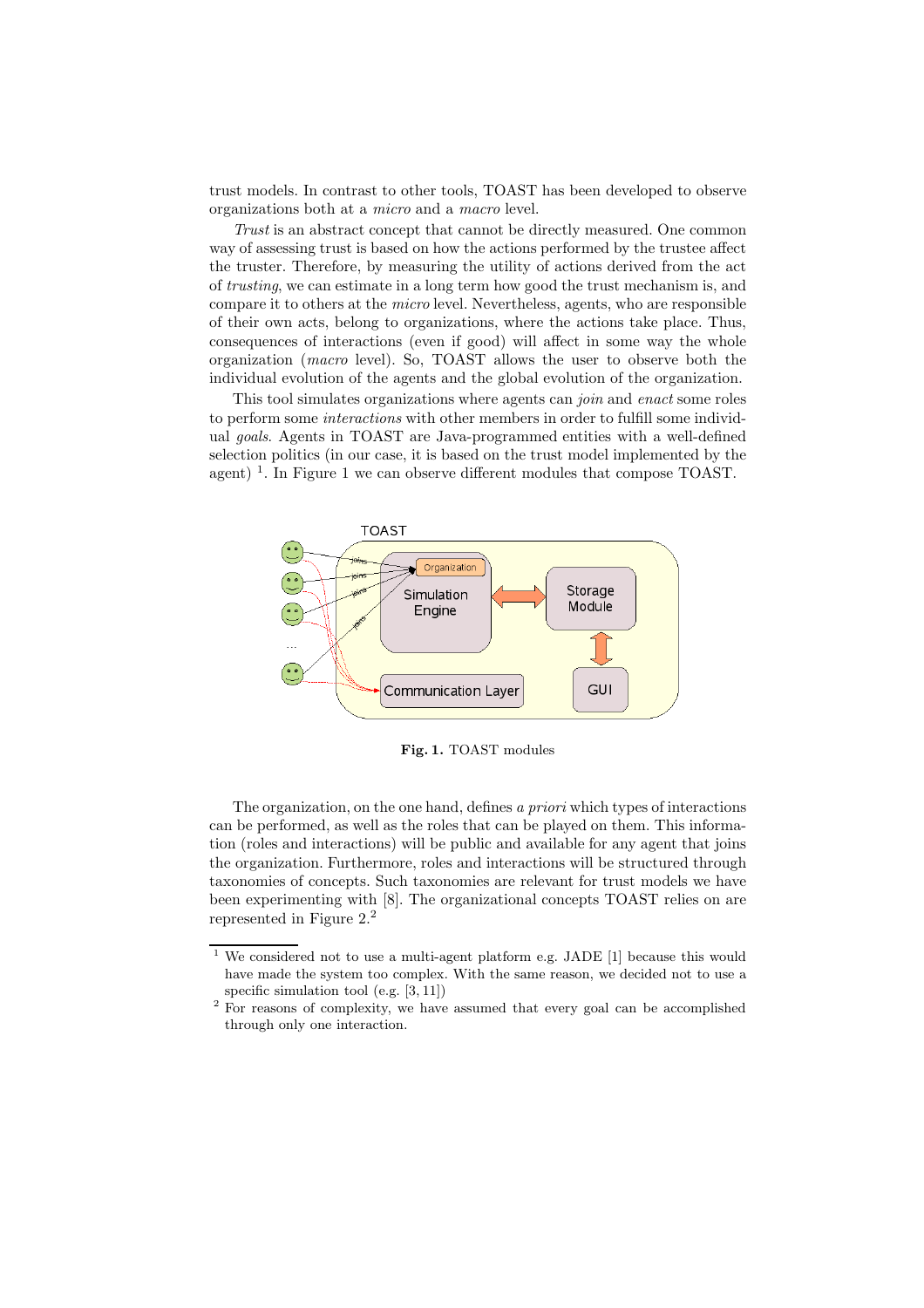

Fig. 2. Organizational elements in TOAST.

In section 3.1 we outline how the organizational elements are instantiated, while section 3.2 describes the dynamics of the simulation of a VO.

#### 3.1 Defining a VO in TOAST

In order to use the framework, a user has to specify the type of organization to simulate, that is, she has to specify the organizational domain. In this regard, the user needs to define the following elements:

- Roles taxonomy: defines types of functionalities agents can play in this kind of organizations.
- Interactions taxonomy: defines types of interactions that can be performed in this kind of organizations in terms of the roles the agents participating in an interaction have to play.
- $-$  Types of goals: specifies goals that can be fulfilled by agents within the organization. They are associated to an interaction, which has to be performed in order to accomplish the goal.

All this input information is specified through XML. The following is an excerpt from a XML file defining an interactions taxonomy.

Instance of a VO in TOAST Once the organizational scenario has been defined, the next step is to instantiate a VO for that domain. In this step, user has to specify the number of agents that will participate in the VO, as well as the trust model each agent will use together with its parameters (if any).

As we have mentioned before, agents join an organization enacting one or more roles. In the process of instantiation of a VO the system assigns randomly roles to agents. In this regard, the user has to fix a dispersion factor for each role. This factor specifies the percentage of the agents that will play a given role in the organization. This feature becomes very important when experimenting with trust mechanisms, because it determines among how many potential candidates an agent has to choose an appropriate counterpart for its interactions. Thus,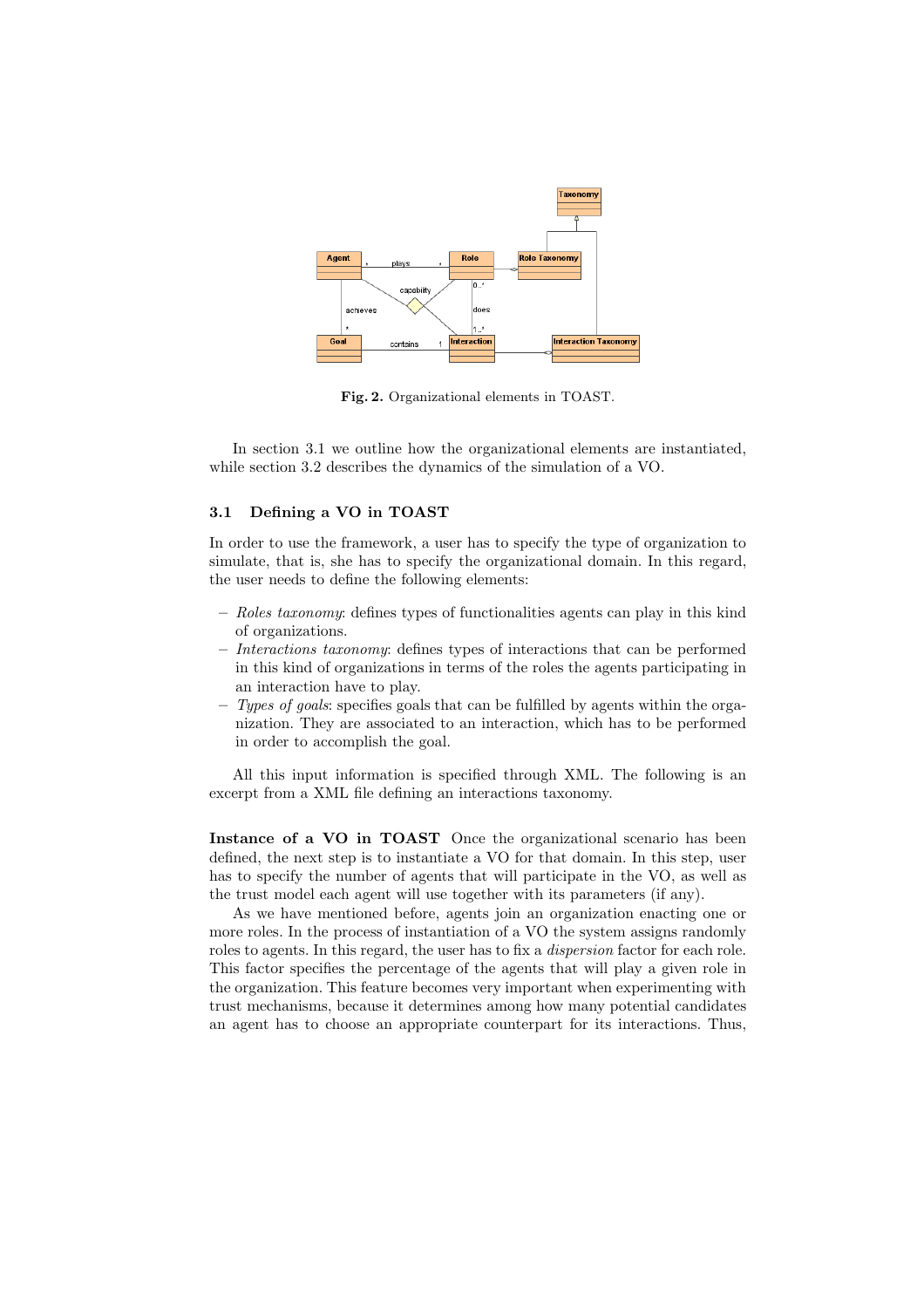

Fig. 3. Interactions taxonomy example file.

the parameter has an influence on the complexity of the agents' decision making processes.

TOAST models agents' behaviors as their capability for enacting a specific role in a specific interaction. For that, for each situation  $\langle A, R, I \rangle$  ( $\langle Agent, Role,$  $Interaction$ ), TOAST generates a capability distribution (a normal probability distribution) that models agent A's capability playing role R in interaction I.

$$
Capability_{\langle A,R,I\rangle} \equiv N_{\langle A,R,I\rangle}(\mu,\sigma) \tag{1}
$$

where mean  $\mu$  ( $0 \le \mu \le 1$ ) represents the typical (mean) agent behavior for that situation  $(\langle R, I \rangle)$ , and  $\sigma$   $(0 \le \sigma \le 0.5)$  is the standard deviation representing possible variations from that typical behavior. When instantiating a VO, the system generates the capability distributions (that is,  $\mu$  and  $\sigma$ ) for all possible  $\langle Agent, Role, Interaction \rangle$  tuples.

As we have briefly explained in Section 2, trust models focus on past experiences, possibly complemented with inferences an agent can make from organizational structures. In our previous work we have argued that agents tend to behave in a similar way in similar situations. In order to take into account this assumption, TOAST generates the capability distributions ( $\mu$  and  $\sigma$  values) for  $\langle A, R, I \rangle$  tuples as follows:

- 1. First, the simulator generates randomly a capability distribution for every agent  $(Capability_{A_i})$  that defines its general behavior (for any kind of situation).
- 2. Using the agent capability and following role similarities specified in the role taxonomy, a capability distribution is generated for each role the agent can play  $(Capability_{(A_i,R_j)})$ . In particular, the  $\mu$  value for  $Capability_{(A_i,R_j)}$  is generated as a random value from the capability distribution  $Capability_{A_i}$ , whereas the standard deviation remains constant. Role similarities, when specified in the role taxonomy, determine the maximum difference that may exist between the mean values  $(\mu)$  of the capability distributions of the same agent for two different roles. In this regard,  $\mu$  values are generated until they fulfill the specified restrictions.
- 3. Finally, TOAST generates the capability distributions  $Capability_{A_i,R_j,I_k}$  for all  $\langle A_i, R_j, I_k \rangle$  tuples by generating the  $\mu$  values from the corresponding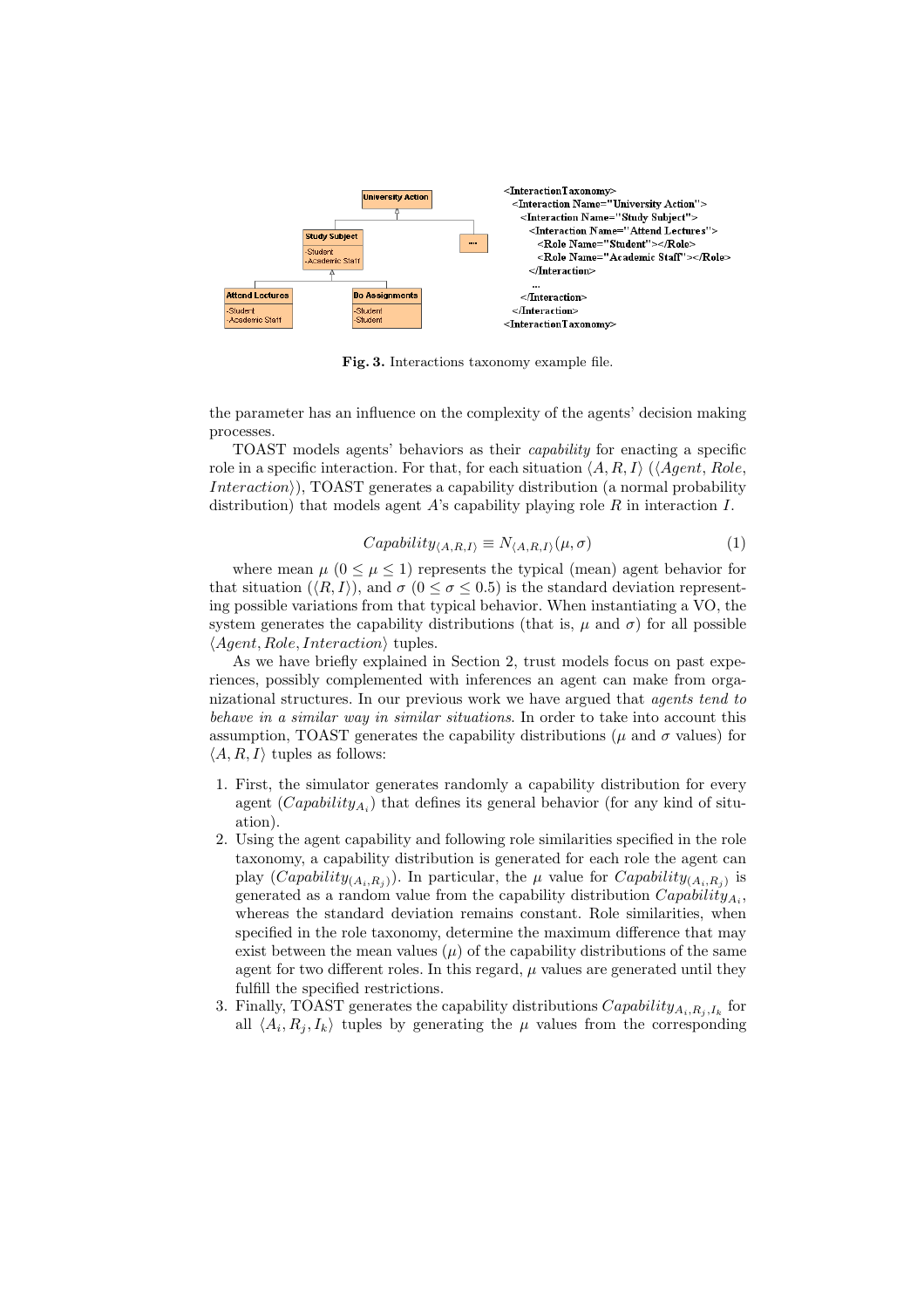agent/role capability distributions  $Capability_{(A_i,R_i)}$  ( $\sigma$  values remain constant). In this process, restrictions on interaction similarities are taken into account in the way described in step 2.

After generating the agents' capability distributions TOAST generates a list of goals, which are randomly assigned to the agents in the organization. The number of goals has to be specified by the user.

#### 3.2 TOAST execution flow

In order to explain the dynamics of the simulation of a VO we part from a simple example from a university domain with typical roles as student, teacher, etc. Let's suppose an agent S participating in the VO and playing role  $R_1 \equiv student$ :



Fig. 4. TOAST execution flow diagram.

- S receives a goal  $g \equiv clear \ up \ a \ doubt \ about \ AI \ at \ its \ task \ queue.$  S will observe the interaction required to accomplish the goal  $I \equiv have\ a\ tutor$ session about AI with a teacher.
- $-$  Agent  $S$  knows that in order to perform this interaction and, thus, to fulfill its goal, it needs to find another agent, playing the role  $R_2 \equiv teacher$ , to interact with.<sup>3</sup> In order to find other agents who play that role,  $S$  requests a list of such agents from the VO (information about roles and interactions is publicly available).
- The VO provides S with a list of all agents that can play the role teacher.

<sup>&</sup>lt;sup>3</sup> At the current state, we consider that all agents will interact with other if they are asked for.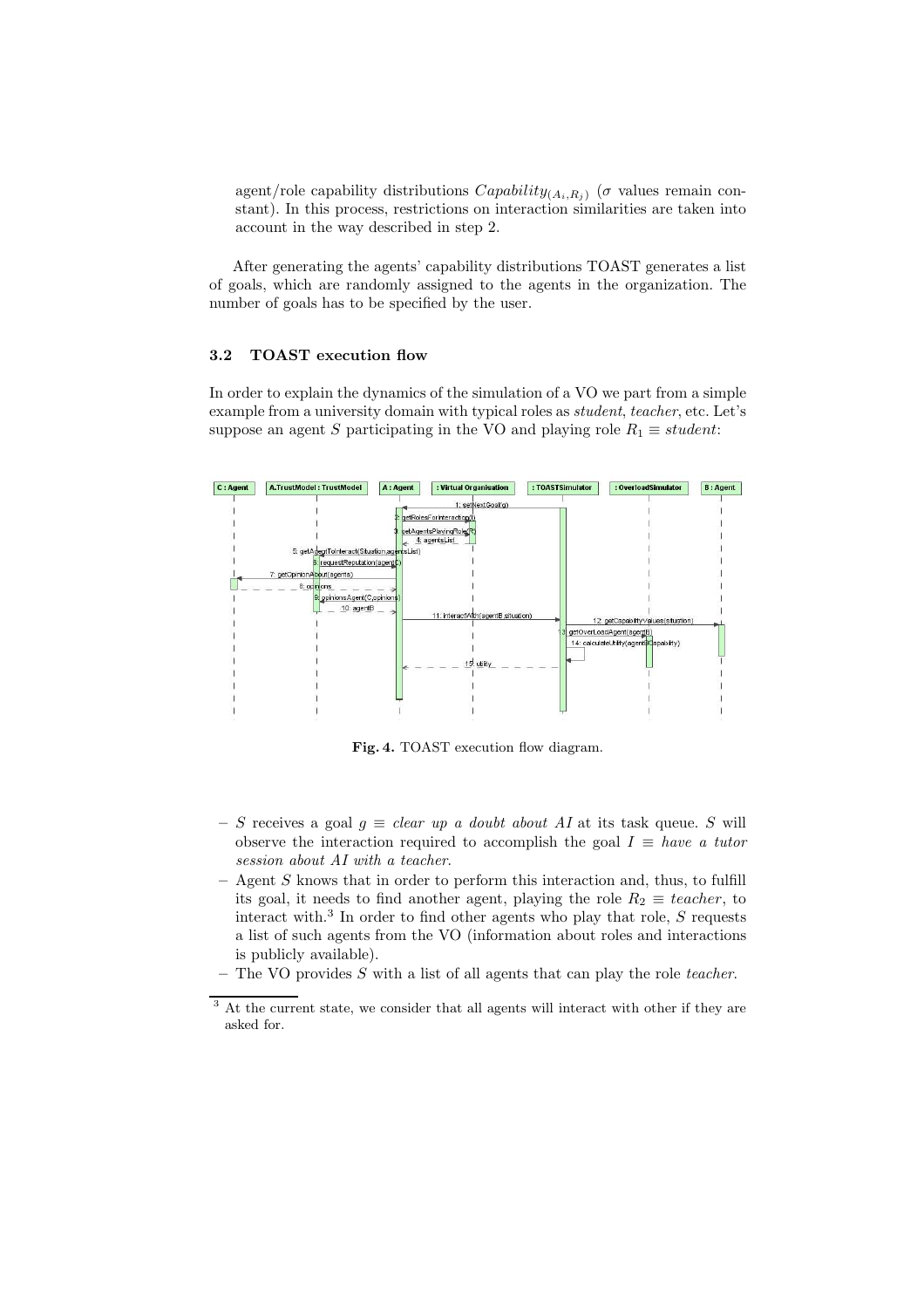- From the list of potential counterparts, and using its trust model, S will choose another agent to perform with it the required interaction. The trust model intends to estimate how trustworthy the interaction with another agent is regarding the fulfillment of a specific goal. Consequently, S will select the agent that is most trustworthy (according to its trust model) in playing role teacher in the interaction "have a tutor session about AI with a teacher". In order to select an appropriate counterpart for an interaction, an agent's trust model can use reputation mechanisms, local information about past experiences, or any information provided by the VO:
- At this point S could ask other agents for opinions about third parties (if it is implemented in her trust model). S could use this information in order to better estimate trust for different potential agents which she can interact with.
- Let's suppose agent S has selected agent T for performing the interaction I. The next step consists in simulating the interaction execution. TOAST will simulate that agent  $S$ , enacting role  $R_1$  will perform interaction  $I$  with agent T, which plays roles  $R_2$ .
- As a result of the interaction simulation TOAST returns an utility value to agent  $S$ , representing the degree of fulfillment or satisfaction of  $S$  when performing the interaction  $I$  with  $T$ . This value will be generated with the following equation:

$$
Utility_{S\rightarrow\langle T,R_2,I\rangle} = randomPM(Capability^*_{\langle T,R_2,I\rangle})
$$
\n(2)

where  $Capability^*_{(T,R_2,I)} \equiv N_{\langle T,R_2,I\rangle}(\mu^*,\sigma)$ , and randomPM is a function that generates a random value from a normal distribution according to the Polar Method  $[10]$ . T's capability behavior may be influenced by its workload. For example, its utility may decrease due to too many requests for participating in interactions with other agents. The mean value  $\mu^*$  includes this fact. It is calculated as follows:

$$
\mu^* = \mu - (\mu \cdot WL_T^t) \tag{3}
$$

where  $WL_T^t \in [0..1]$  represents a workload factor for agent T at the time instance t. Workload factor is used to test how trust models evolve and can recover from sudden changes in the behavior of others.

- Once TOAST has generated the utility value this is sent to agent  $S$ , which may use it to update its trust model.
	- Following this execution flow, all agents complete all the goals in their task queue. During this process, TOAST stores all valuable information (utility evolution, reputation requests, expectation errors, etc.) making it possible to monitor the evolution of both the agents and the organization.

#### 4 Experimenting with TOAST

The current version of TOAST allows to compare the evolution of VO's in general (in terms of utility), as well as, in particular, the performance of trust models of agents participating within it.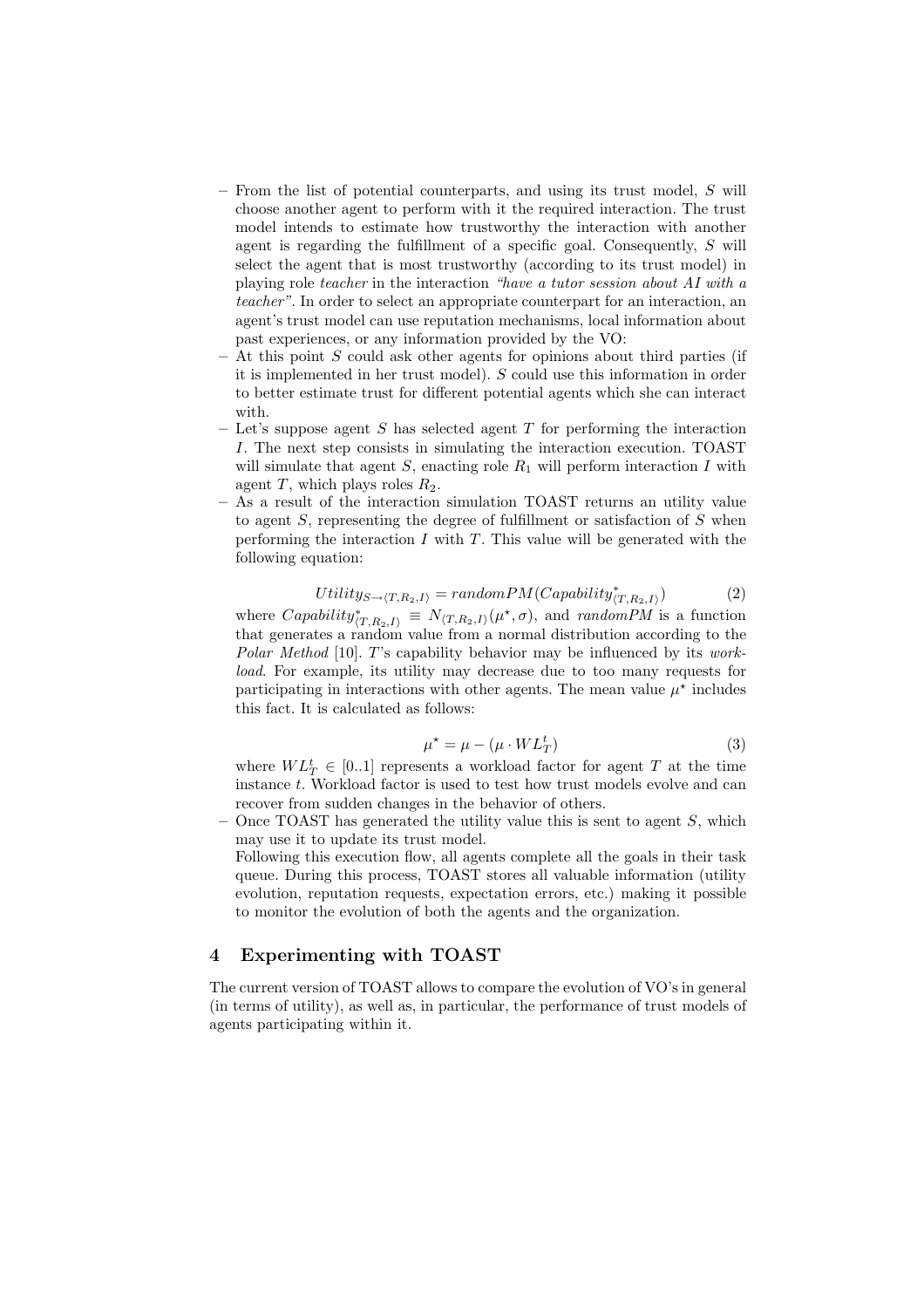#### 4.1 Prototypical input

TOAST allows the user to perform simulations customizing the following features:

- Organizational structures. User can change organizational structure by loading different concepts taxonomies, tuning role spreading factors, introducing new goals, etc.
- Agents type. It is also possible to change agents' behavior to simulate.
- Trust models. For any simulated agent, user can change her trust model, in order to compare different scenarios.

## 4.2 TOAST output

This section outlines the representation of overcomes given after a simulation in TOAST.

Utility evolution Utility represents the fulfillment degree from an agent's perspective after performing an interaction with a counterpart within the VO. This degree is related to the quality of service of the counterpart when performing the interaction. The utility value could be seen as an economic value (using the money metaphor) obtained by agents as the outcome of interactions they have performed. The utility gains allow for a comparison between agents (the trust models they use) and also between different experiments.



Fig. 5. Global utility graphic screenshot.

TOAST allows the user to observe the utility evolution at a macro level (utility obtained by  $VO<sup>4</sup>$ ) and at a *micro* level (utility obtained by each agent).

<sup>4</sup> Overall utility could be assessed as an utility function implemented by the VO, where other factors (e.g. fulfillment degree of organizational purposes) could contribute to the aggregated measure.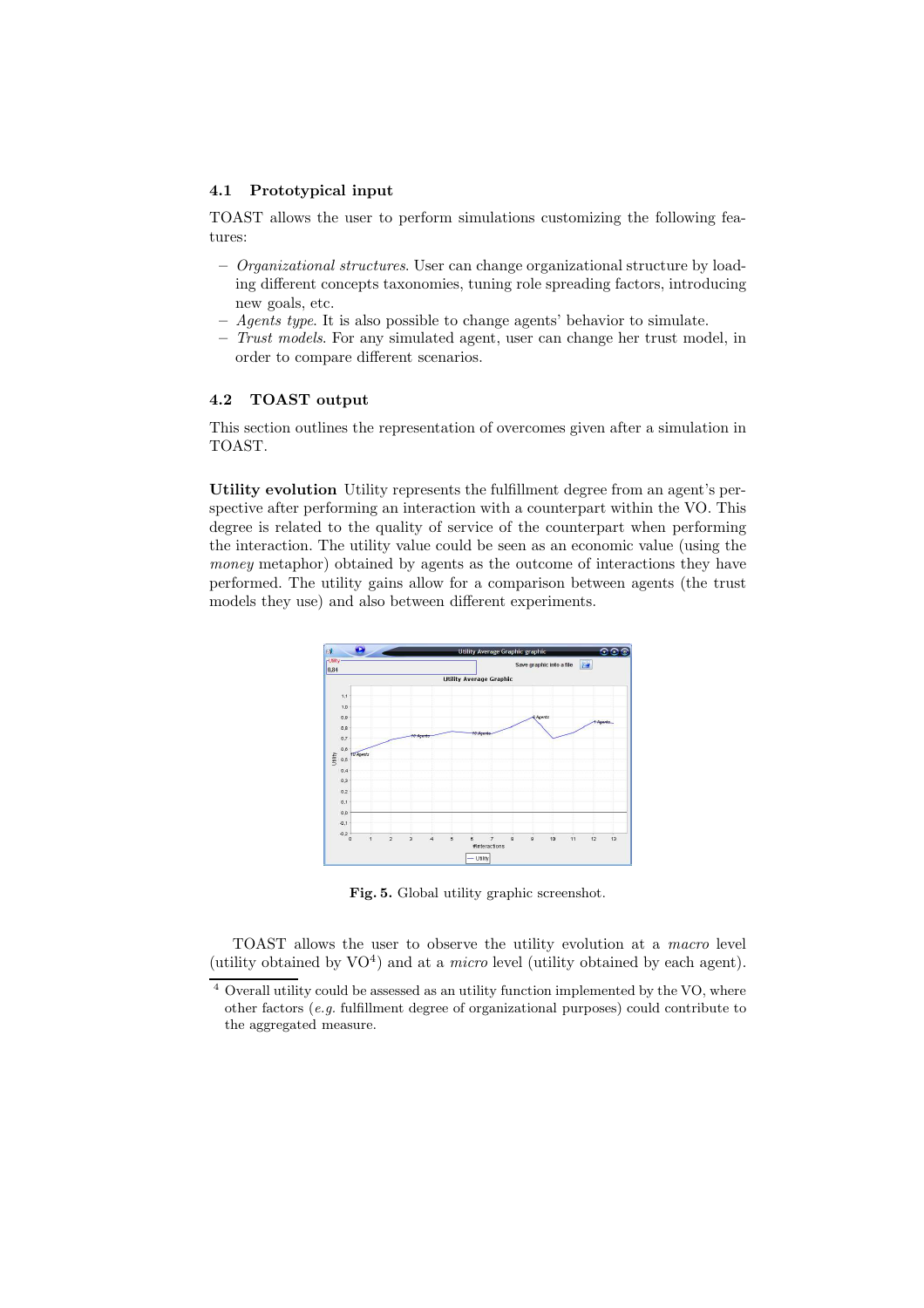Macro level utility can be obtained, for instance, by means of an aggregation of individual agent utilities. This overall "value" can be used as a normalization method in order to compare the behavior of virtual organizations based on the use of different trust models.

At agent level, the tool allows to refine different views in a graphic way: utility evolution for a specific interaction, agent utility (as an aggregation of all the interactions), utility evolution with a specific counterpart and interaction, temporal evolution of confidence, etc. In Figure 5 we can see a graphic provided by TOAST with information about overall utility of the organization.

Reputation management In order to properly evaluate a trust model, the framework has to manage opinion requests if reputation mechanism are involved. An agent's request for an opinion about a third party always implies risk. In open and heterogeneous systems, doing this kind of requests can bring some problems, because there may exist liars, malicious agents, etc. with the consequent risk of utility loss. Furthermore, reputation requests often raise computational costs due to message ex-change and aggregation of opinions.



Fig. 6. Evolution of reputation requests over time in the VO and histogram of reputation requests for agent 1.

Hence, although using reputation can help agents to assess trust, there should be a trade-off between reputation and the estimation of trust based on an agent's local information. In this sense, TOAST allows the user to observe how reputation request evolve over time in different models. With this feedback, users can vary agents' behaviors in order to adjust this trade-off. Similarly to utility monitoring, TOAST provides users with graphical diagrams about reputation requests in the overall organization, as well as with requests evolution at the agent and interaction level. Figure 6 shows the evolution of reputation requests over time in the organization. This graphic output is also provided by TOAST.

Agent data In order to deeply examine the behavior of each trust model, TOAST allows viewing the state of agents within the organization. We can ob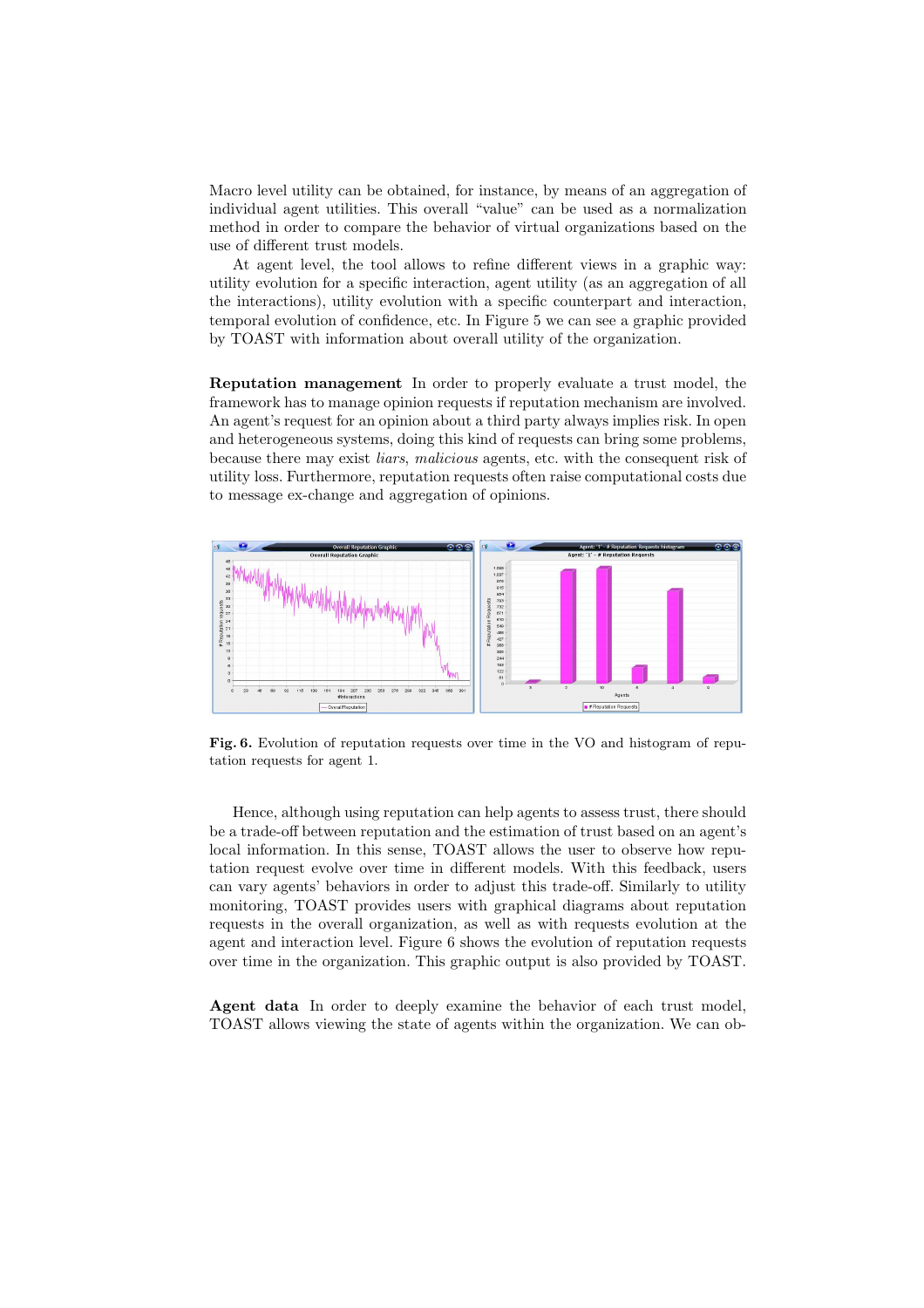serve agents' *static* details, e.g. the roles they can play, capability distributions, etc. On the other hand, we can also observe  $dynamic$  values, e.g. transactions between agents (interactions and opinion requests), the state of agents' internal data structures, the other agents they have interacted with, the interaction frequency, etc.

With these data we can monitor each agent within the VO and the VO itself. making it possible to compare VO based on different coordination mechanisms.

# 5 Conclusions

In this work we describe TOAST, a testbed for simulating agent-based virtual organizations (VOs) and evaluating trust models. The development emerges from the necessity of evaluating different trust models in organizational environments [8] , where not only the agents' individual utility is of interest, but also the evolution of the organization as an entity that has to fulfill its own goals and purposes. TOAST provides users with different views to monitor simulation experiments at a macro level (organization) and micro level (agents).

The system has been tested with different basic scenarios such as, academic organizations (university example), tourism agency, and also in service-oriented environments [2] . There exist many different trust and reputation models together with their respective test frameworks [13, 18, 17]. Each of them is focused on performing experiments related to the specific domains and scenarios the authors wanted to evaluate. Consequently, a comparison between different models becomes a hard task. In the last years, valuable efforts have been made to build a framework able to compare any kind of trust model and that could be used to experiment with heterogeneous trust and reputation mechanisms. The result of this effort is the ART-testbed [6]. However, ART focuses on closed societies with no complex organizational structures. Furthermore, the competitive environment it involves as well as its design constraints (it is neither open nor scalable), raise the need for new testbeds that allow to analyze trust models and behavior patterns at the level of a group of agents, a virtual organization or an agent society. TOAST is one step into this direction.

Currently we are working on a distributed implementation of the system which will make it possible to carry out experiments with bigger organizations and with more complex organizational structures. Furthermore, we plan to introduce more dynamicity into the system, e.g., agents should be able to join and leave an organization at any time, and several factors may change the behavior of agents over time.

## References

- 1. Fabio L. Bellifemine, Giovanni Caire, and Dominic Greenwood. Developing Multi-Agent Systems with JADE (Wiley Series in Agent Technology). Wiley, April 2007.
- 2. Holger Billhardt, Ramón Hermoso, Sascha Ossowski, and Roberto Centeno. Trustbased service provider selection in open environments. In 22nd Annual ACM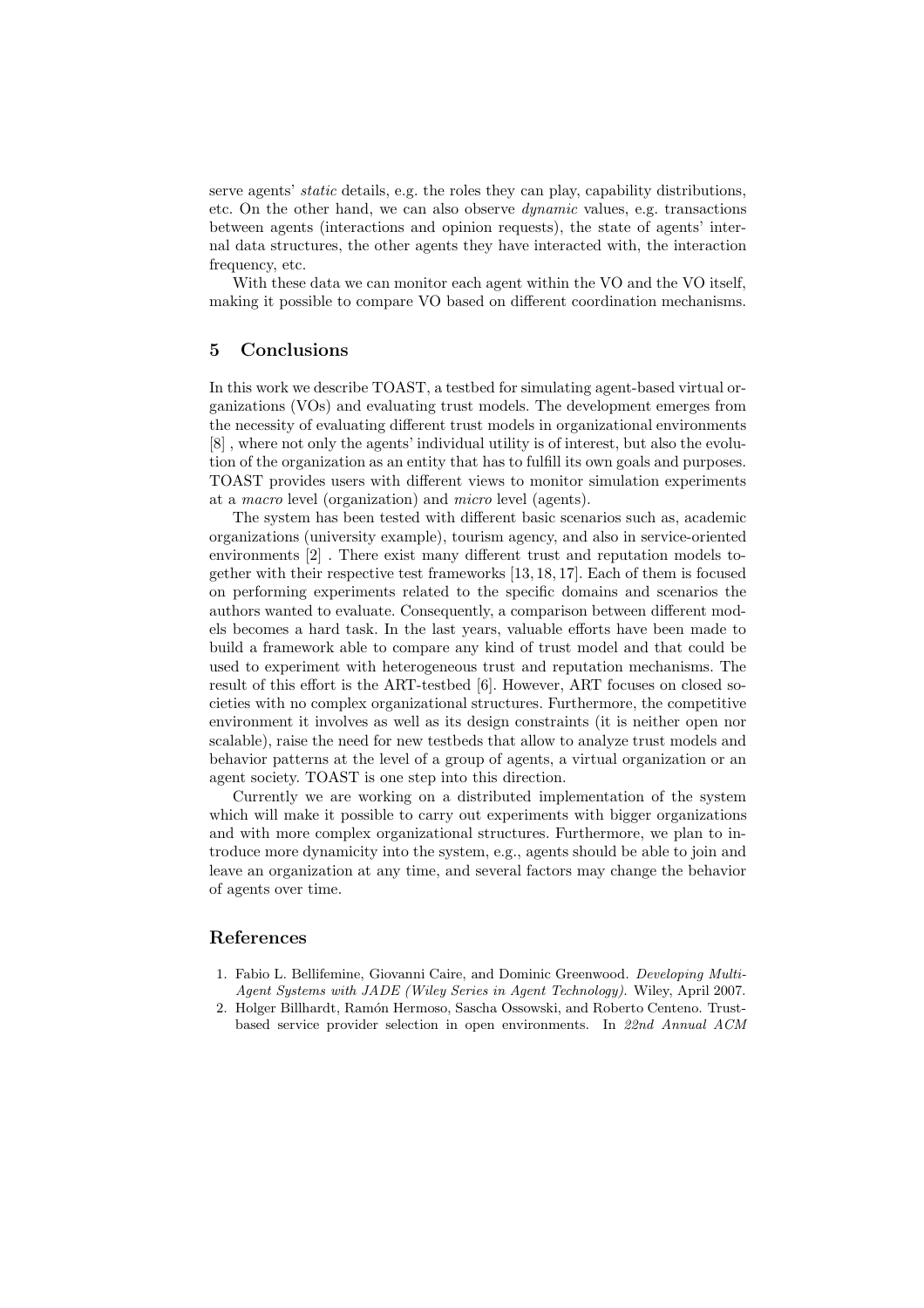Symposium on Applied Computing (SAC2007), Seoul, Korea, March 11-15, pages 1375–1380, 2007.

- 3. N. Collier. Repast: An extensible framework for agent simulation. 2002.
- 4. Marc Esteva, Bruno Rosell, Juan A. Rodríguez-Aguilar, and Josep Ll. Arcos. AMELI: An agent-based middleware for electronic institutions. In Proceedings of the Third International Joint Conference on Autonomous Agents and Multiagent Systems, volume 1, pages 236–243, 2004.
- 5. Karen K. Fullam and K. Suzanne Barber. Dynamically learning sources of trust information: Experience vs. reputation. In Proceedings of the Sixth International Joint Conference on Autonomous Agents and Multiagent Systems (AAMAS'07), pages 1055 – 1062, 2007.
- 6. Karen K. Fullam, Tomas B. Klos, Guillaume Muller, Jordi Sabater, Andreas Schlosser, Zvi Topol, K. Suzanne Barber, Jeffrey S. Rosenschein, Laurent Vercouter, and Marco Voss. A specification of the agent reputation and trust (art) testbed: experimentation and competition for trust in agent societies. In AAMAS '05: Proceedings of the fourth international joint conference on Autonomous agents and multiagent systems, pages 512–518, New York, NY, USA, 2005. ACM Press.
- 7. Ramón Hermoso, Holger Billhardt, Roberto Centeno, and Sascha Ossowski. Effective use of organisational abstractions for confidence models. In Oguz Dikenelli Gregory O'Hare, Michael O'Grady and Alessandro Ricci, editors, Engineering Societies in the Agents World, volume 4457 of LNAI, pages 368–383, Berlin, In press. Springer.
- 8. Ram´on Hermoso, Holger Billhardt, and Sascha Ossowski. Integrating trust in virtual organisations. In Pablo Noriega and Javier Vázquez-Salceda, editors, Coordination, Organization, Institutions and Norms in Agent Systems II, volume 4386 of LNAI, pages 17–29, Berlin, In press. Springer.
- 9. T. Dong Huynh, Nicholas R. Jennings, and Nigel R. Shadbolt. FIRE: An integrated trust and reputation model for open multi-agent systems. In Proceedings of the 16th European Conference on Artificial Intelligence (ECAI), 2004.
- 10. Donald E. Knuth. The Art of Computer Programming Seminumerical Algorithms, volume 2. Addison-Wesly, 1998.
- 11. N. Minar, R. Burkhart, C. Langton, and M. Askenazi. The swarm simulation system, a toolkit for building multi-agent simulations, 1996.
- 12. Andrea Omicini and Sascha Ossowski. Objective versus subjective coordination in the engineering of agent systems. In Matthias Klusch, Sonia Bergamaschi, Peter Edwards, and Paolo Petta, editors, Intelligent Information Agents: An AgentLink Perspective, volume 2586 of LNAI: State-of-the-Art Survey, pages 179–202. Springer-Verlag, March 2003.
- 13. Jordi Sabater and Carles Sierra. Regret: a reputation model for gregarious societies. In 4th Workshop on Deception, Fraud and Trust in Agent Societies, pages 61–69, 2001.
- 14. Jordi Sabater and Carles Sierra. Reputation and social network analysis in multiagent systems. In AAMAS '02: Proceedings of the first international joint conference on Autonomous agents and multiagent systems, pages 475–482, New York, NY, USA, 2002. ACM Press.
- 15. M. Schumacher and S. Ossowski. The governing environment. In Weyns, Parunak, and Michel, editors, Environments for Multiagent Systems II, volume 3830, pages 88–104. Springer-Verlag, 2006.
- 16. W. T. Luke Teacy, Jigar Patel, Nicholas R. Jennings, and Michael Luck. Travos: Trust and reputation in the context of inaccurate information sources. Autonomous Agents and Multi-Agent Systems, 12(2):183–198, 2006.